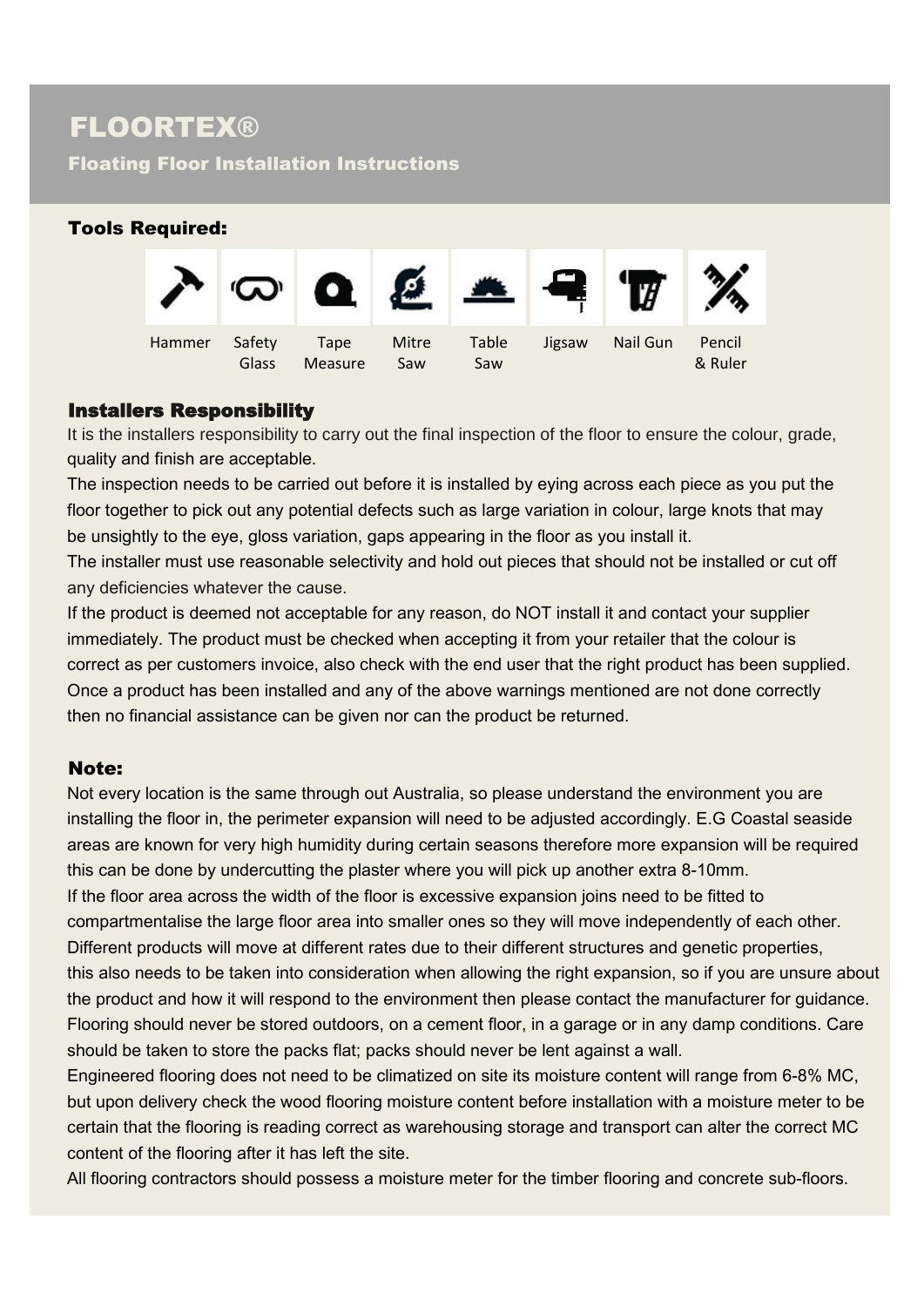Floating Floor Installation Instructions

#### Expansion:

Expansion required around the perimeter of the room and all fixed internal objects will vary on the type of product being installed, as a general rule we recommend at least 10-15mm expansion gap be allowed. Please also be aware that over 12 l/m in the width of the floorboard, expansion joins should be installed to compartmentalised the total width into smaller moving areas.

Expansion joins come in many forms and colours please consult with the retailer if you require them.

### Important:

#### Doorways:

At doorways the door jam needs to be undercut well and all material removed for the timber floor to slide under and move freely, if required.

Doorways are also a very good place to insert expansion trims if required.

#### Stairs:

Flooring on stairs must be glued to the existing tread & riser, matching stair nosing to bet fitted on the front edge of each step.

Also please make sure that the stair nosing meets the slip test guidelines for each state in Australia.

#### Underlay:

Please use a quality underlay for a solid feel and enjoy a quiet floor to walk on.

Also be aware that the moisture barrier on the cheaper underlays will be ineffective against high moisture within the concrete slab within the concrete slab, therefore it is strongly advised that you first install 200um plastic moisture barrier sheet first on the concrete and then the underlay.

Over lap the plastic moisture barrier sheet by at least 150mm and tape joins fully with a moisture proof tape, also tape the joins of the underlay you choose to install before you install the timber floor.

#### Heat:

In areas where the flooring comes into contact with a fire place, stove, heating system or direct sun light the floor will have a tendency to dry out more in these areas which may cause some shrinkage and gaps appearing. If possible protect the floor with blinds or a mat to help reduce excessive moisture lose.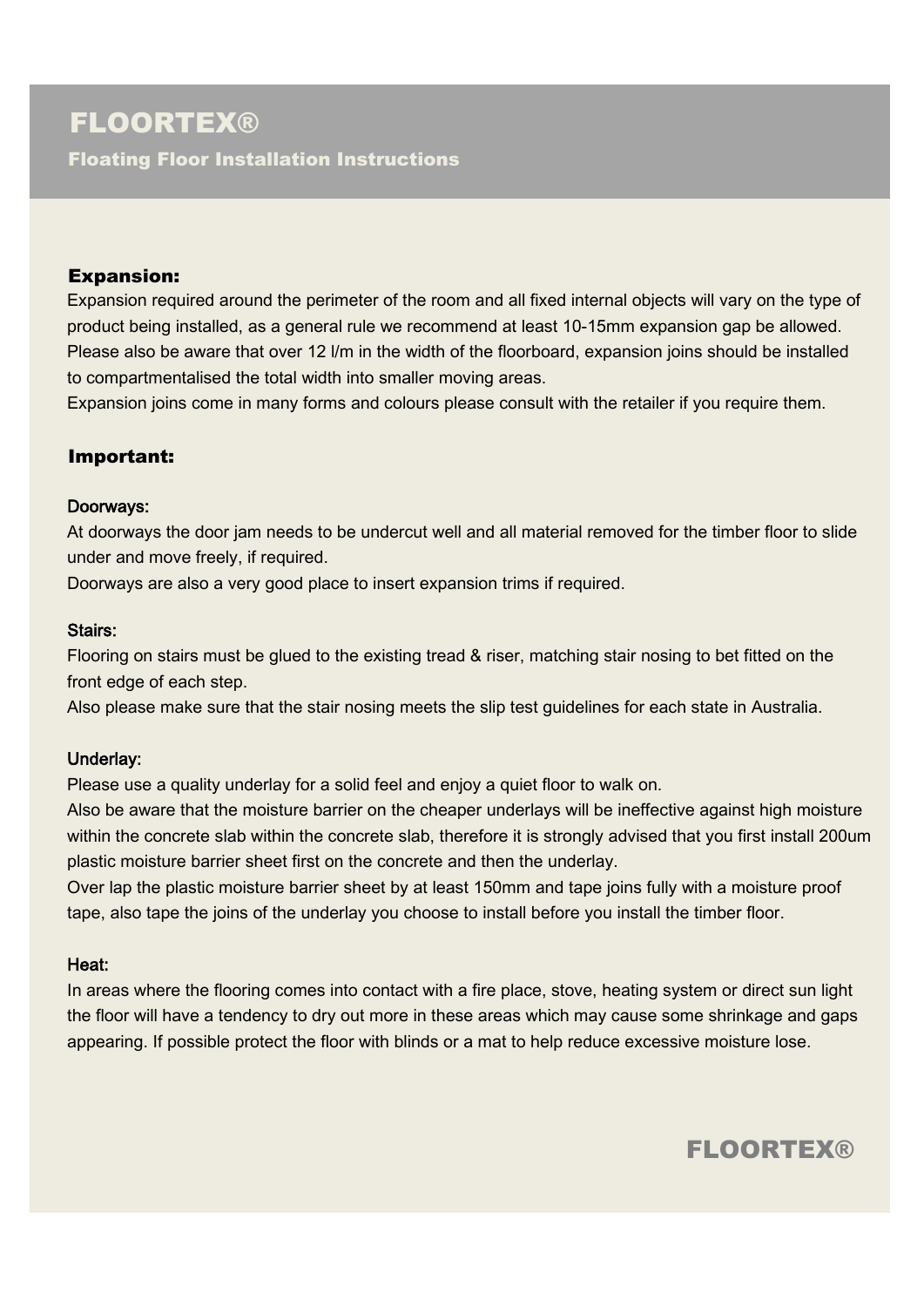Floating Floor Installation Instructions

#### Sub-Floor:

The sub-floor should be dry and clean, absolutely flat and free of any cracks. Irregularities on the sub-floor should not exceed 3mm over 1 l/m in all directions uneven floors give you a bouncy feel when walked on and also possible squeaking will occur.

Incase their is a need to level the concrete sub-floor use a reputable cement based levelling compound. Polyethylene membrane plastic sheet (0.2mm thickness) for vapour barrier are recommended for floating floor installation. • Should the RH of the sub-floor be above 95%, no flooring should be installed, This Is Strictly Prohibited. An allowance of 10-15mm on all edges should be allowed for expansion but this is relative to the width of the area and the environment that the floor will be installed if unsure contact your retailer.

#### Under Floor Headting:

When installing over under floor heating system, ensure that the instruction of heating procedures is obeyed, before laying the floor. • Please Note: We advise that due to the nature of the following timbers; Kempas, Maple, Jatoba, Iroko, Beech, Jarrah, Sydney Blue Gum, Blackbutt, Tassie Oak and Spotted Gum that these species are not recommended for flooring with under-floor heating. Floating floor laying instructions must be followed and plastic sheet/ vapour barrier must first be fitted. The surface temperature from the underfloor heating must not exceed 27 degrees Celsius and the wattage should not exceed 60 watts/m2.

Turn on the heating system for at least 3 weeks prior to laying the floor and run at the desired temperature then switch off 48hrs before installation, the heating system can be started 1 week after the floor has been installed with gradual increases by 2 degrees increments each day until you reach the correct temperature and when turning off the heating system go down gradually by 2 degree increments each day until off.

#### Remember:

Check your floor continuously during installation for defective boards or any situation that seems not normal such as excessive noise when walking on the floor or even bounce vertical movement.

When installing Click flooring always use a tapping block to set the click properly so no squeaking occurs. When using Tongue & Groove locking system apply a bead of Cross Link PVA Glue to the top lip of the groove make sure you apply a good even bead the full length of the groove and also apply glue to the short side being the end of the board in the groove as well.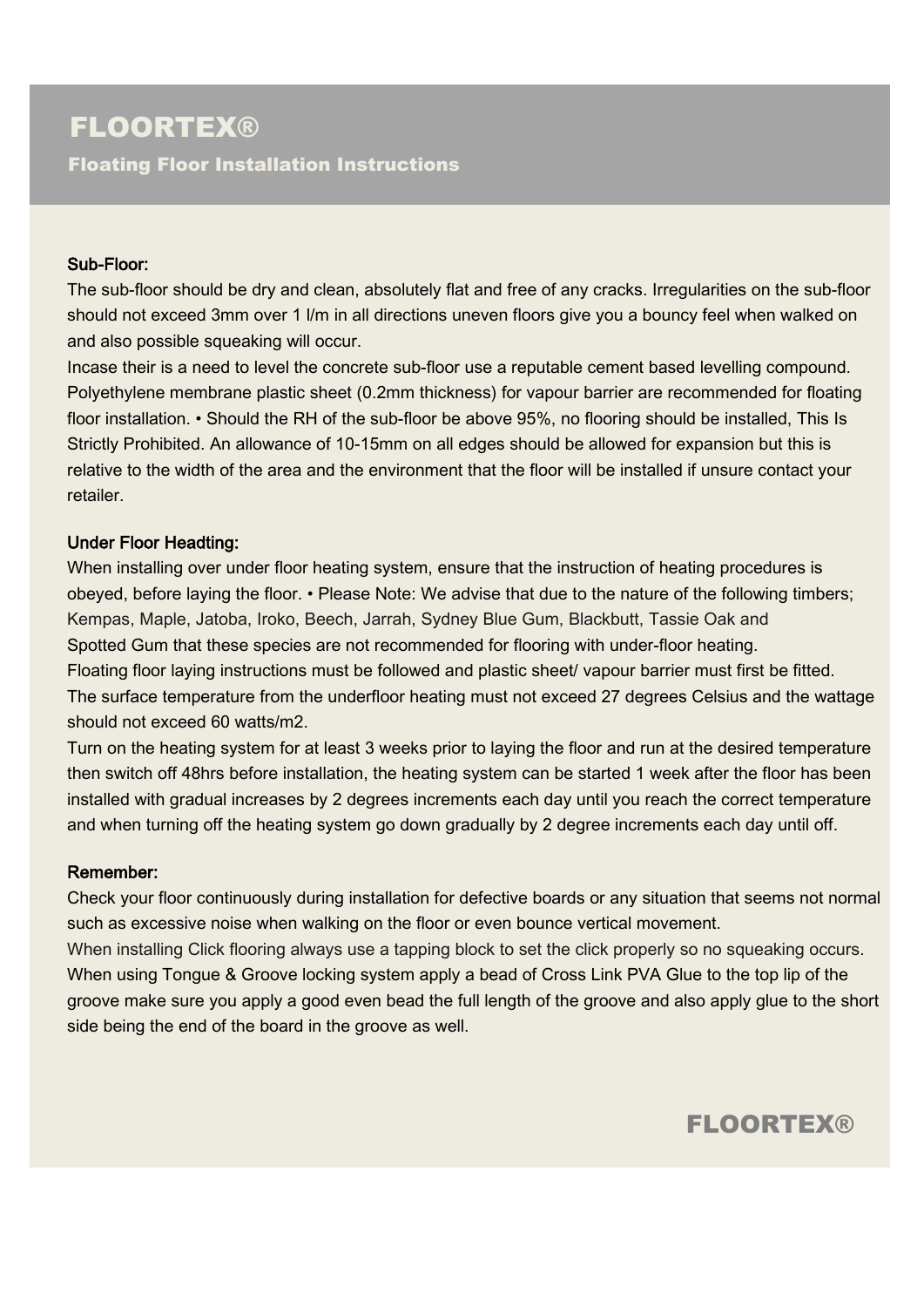Floating Floor Installation Instructions

### Installation Instructions:



1 First plank, first row. Place a spacer of 15mm thickness to the left and position the plank against the wall. Later, after 3 rows, you can easily position the flooring against the front wall with distances  $\approx$  15mm.



2 Second plank, first row place this plank gently and tightto the short end of the first one.



3 Fold the panel down in a single action movement. During the fold down, make sure the panels are tight against each other. Afterwards press down or slightly tap down at the short end just installed till it clicks. No major force is required.



4 At the end of the first row, put a spacer  $\approx$ 15mm, to the wall and measure the length of the last plank to fit.



5 Cut with a jig saw - hardwood turned down to eliminate/reduce damage to the face of the panel. Or if cutting using a hand saw, cut it with the hardwood visible face up. Then install it as previous plank.



6 General distances between short ends. Minimum distance between short ends of planks in paral-lel rows shall not be less than 500mm. This is for stability of the floor.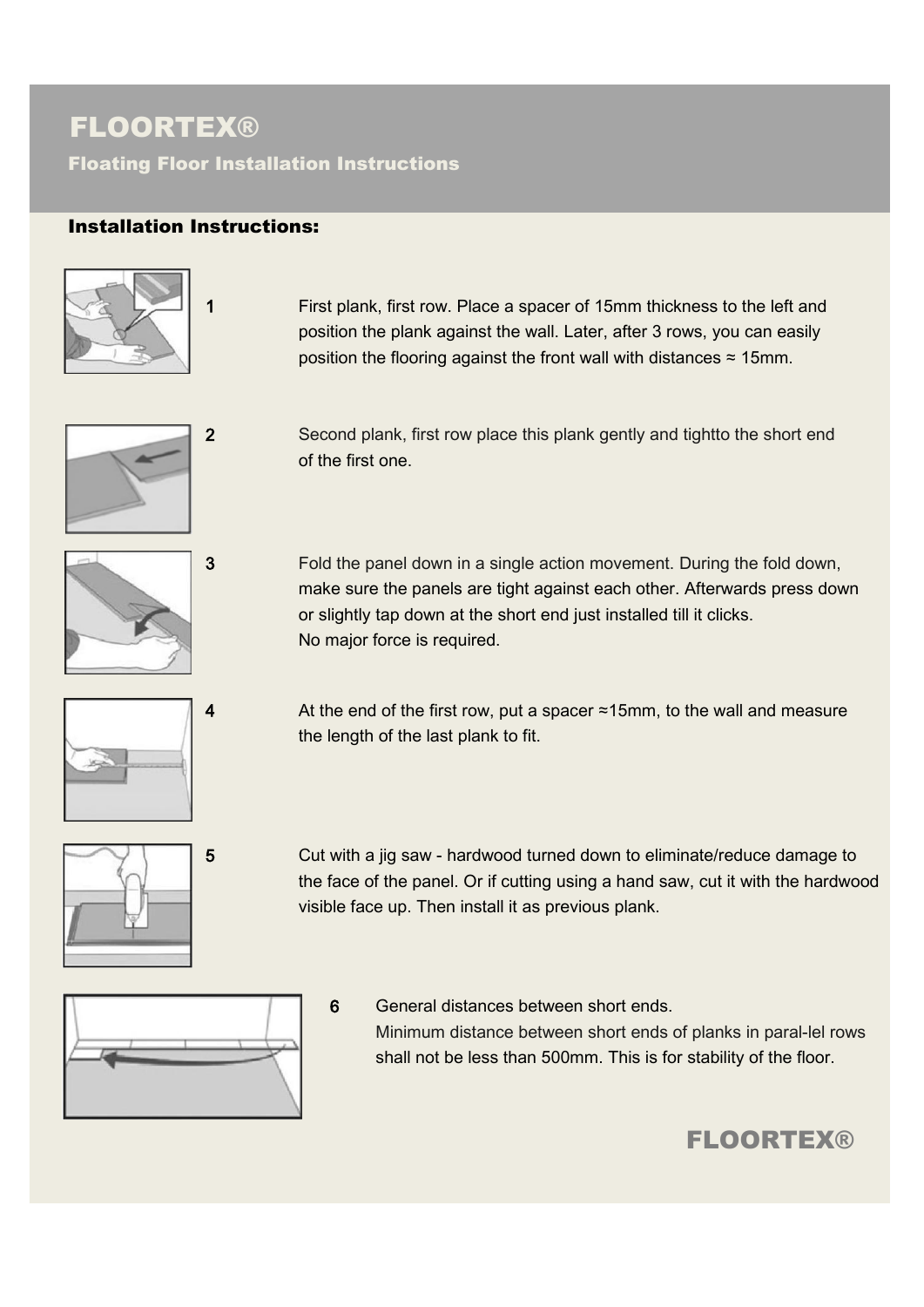Floating Floor Installation Instructions



7 Second plank, second row place the panel at an angle into the groove of the previous row making sure that the end of the panel is tight/flush to the short end of the previous panel.



8 Fold the panel down in a single action movement with a slight press to the left to the short end of the previous panel. Again using the tapping block tap it against the long end into the previous row.

During the fold down, make sure the panels are tight against each other.



9 As it flattens itself to the floor, press or gently tap the top of the short end of the installed panel until it clicks. Finish installing this plank by tapping it with a tapping block on the long side to ensure secure installation.



10 After 2-3 rows, adjust the distance to the front wall by placing spacers ≈ 15mm. Once the adjustment is done against the main wall, continue to install till the last row.



11 Last row (and perhaps also first row).

The minimum width of the last plank should be NOT LESS than 50mm. Remember distance to wall is 15mm. TIP: Put a spacer before measuring. Cut the panels lengthwise and glue the short ends. See instructions below.